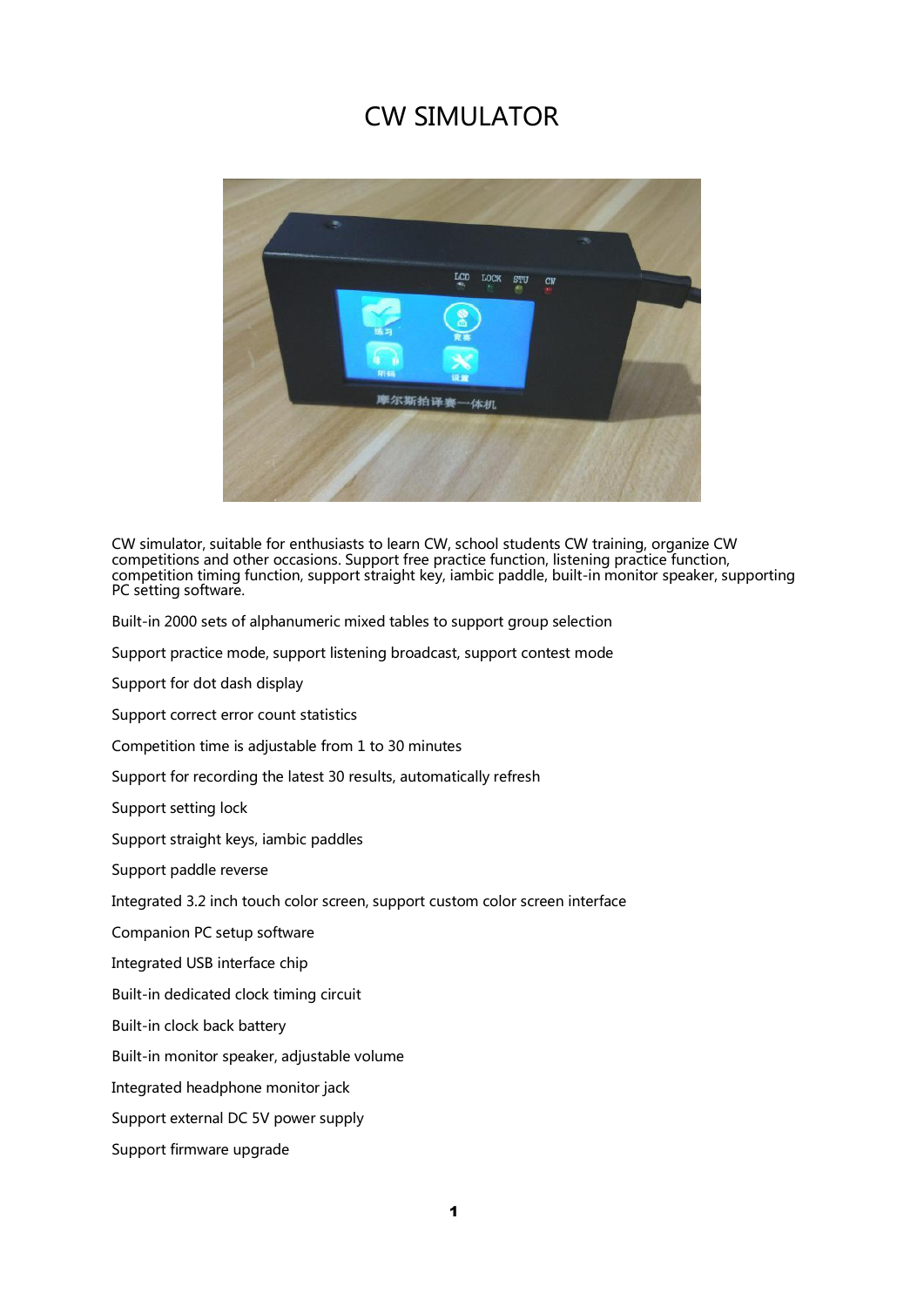When you first time use, please check the timing.

Connect USB to your computer and use the dedicated PC timing software.

The built-in clock battery of this machine, the host will not be powered for a long time, will consume the clock battery within a few days, use it again, the clock needs to be re-timed.



### Interface description

#### **LED indicator:**

**LCD**: Press and hold the FUN button, this light will be on and enter the LCD interface upgrade mode.

**LOCK**: Short press the FUN button, this light is on, the setting parameters are locked, and the adjustment is prohibited.

**STU**: Work status indication

**CW**: Key synchronization indication

#### **3.2 inch HMI touch color screen:**

Touch operation, the surface has a protective film, the interface can be customized, heavy blow is strictly prohibited, and high temperature environment operation is strictly prohibited.



DC 5V: External power interface 5V, DO NOT exceed 5V, will damage the device

KEY : Iambic paddle, straight key interface

EAR: Headphone jack, volume is adjusted by external headphones

Built-in speaker: volume is adjusted by the back potentiometer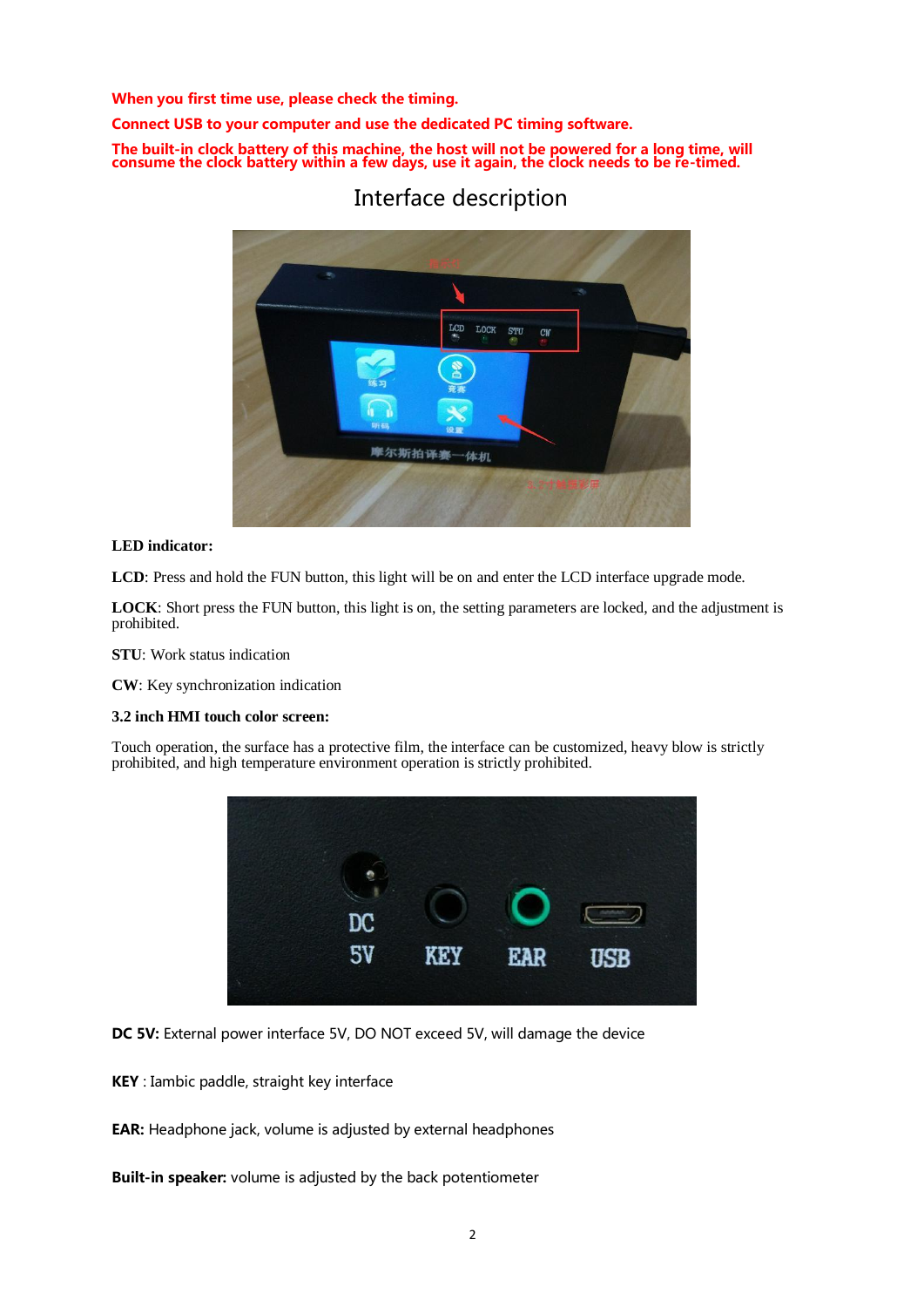USB: for power supply, PC settings, firmware upgrade



Speaker Volume Wall mount holes



#### FUN buttons:

- 1. Press and hold this button, don't let go, power on, clear the record.
- 2. Press and hold the FUN button to illuminate the LCD light and enter the LCD interface upgrade mode.

3. Short press the FUN key to light the LCD light, the setting parameters are locked, and the adjustment is prohibited.

Power reset button: used to upgrade firmware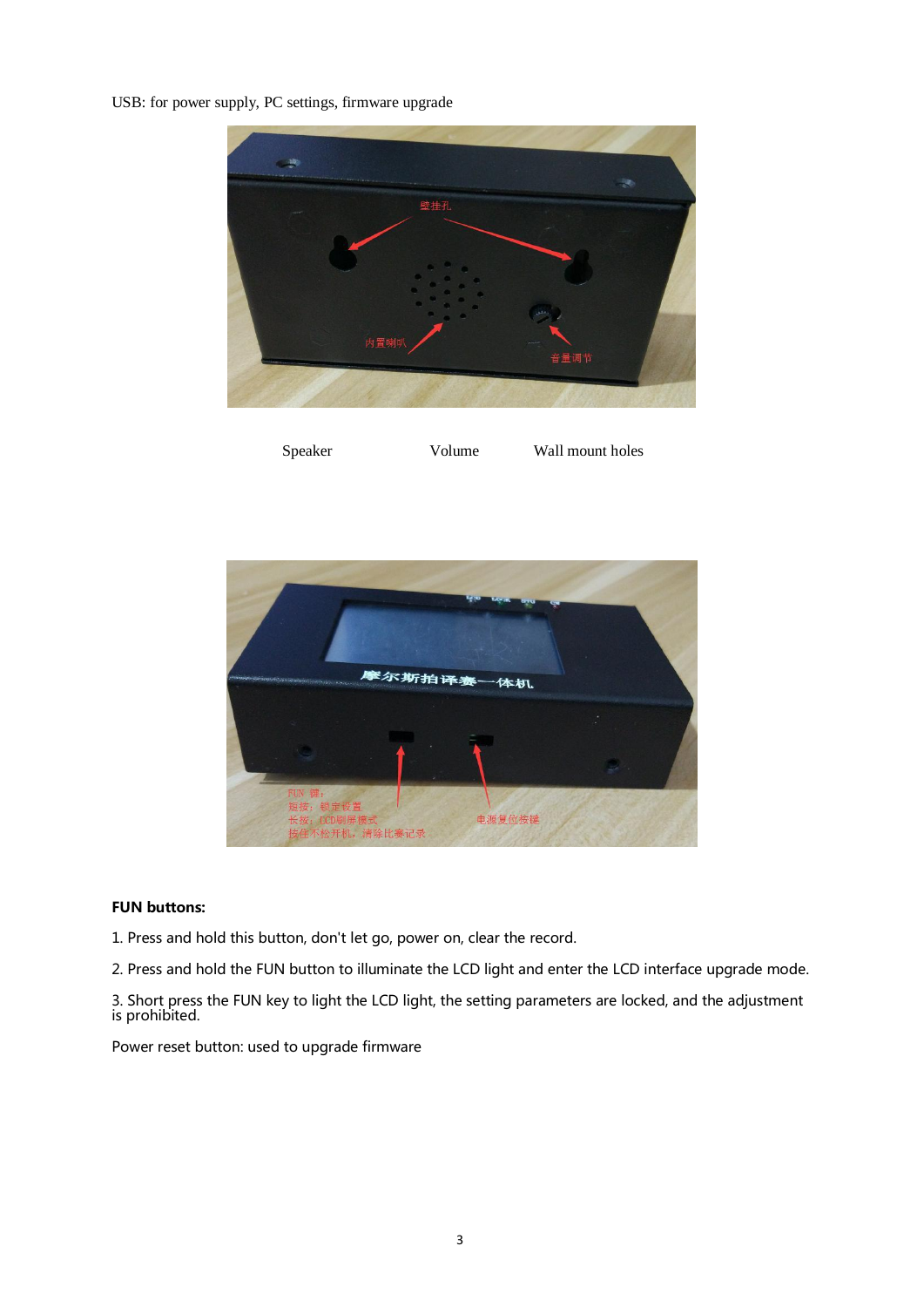

Paddle wiring Straight key wiring 1 Straight key wiring 2

# Interface



**SET**

The firmware version number and real time clock are displayed at the bottom.

Duration: 1-30 minutes. When locked, adjustment is prohibited.

Speed: 5-35 PWM, when locked, prohibit adjustment.

Note: When the setting and actual speed error are more than or equal to 3PWM, the decoding will be displayed incorrectly.

Type of key: Straight, Normal, Reverse

Telegraph code library: 1-20 library

The built-in 1-20 libraries are optional, and each library has 100 sets of random codes, each group consisting of 6 random letters and numbers.

The code library can be replaced by a custom program.

Buzzer:  $ON =$  monitor speaker on  $OFF =$  turn off monitor speaker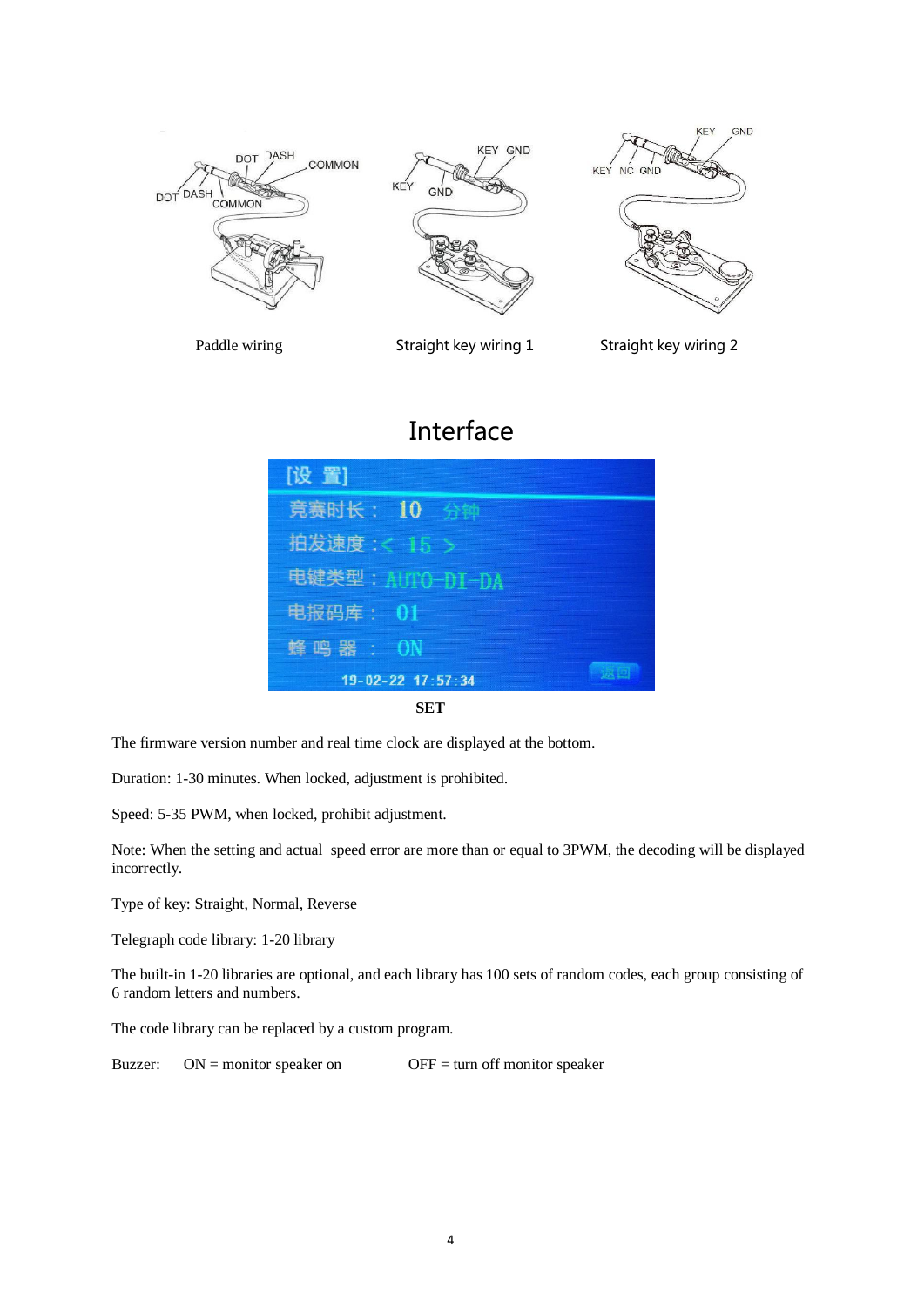



START: Start the race timing

RECORD: View timed record

STOP: stop timing

Note: The result button touch is invalid when the timer is started.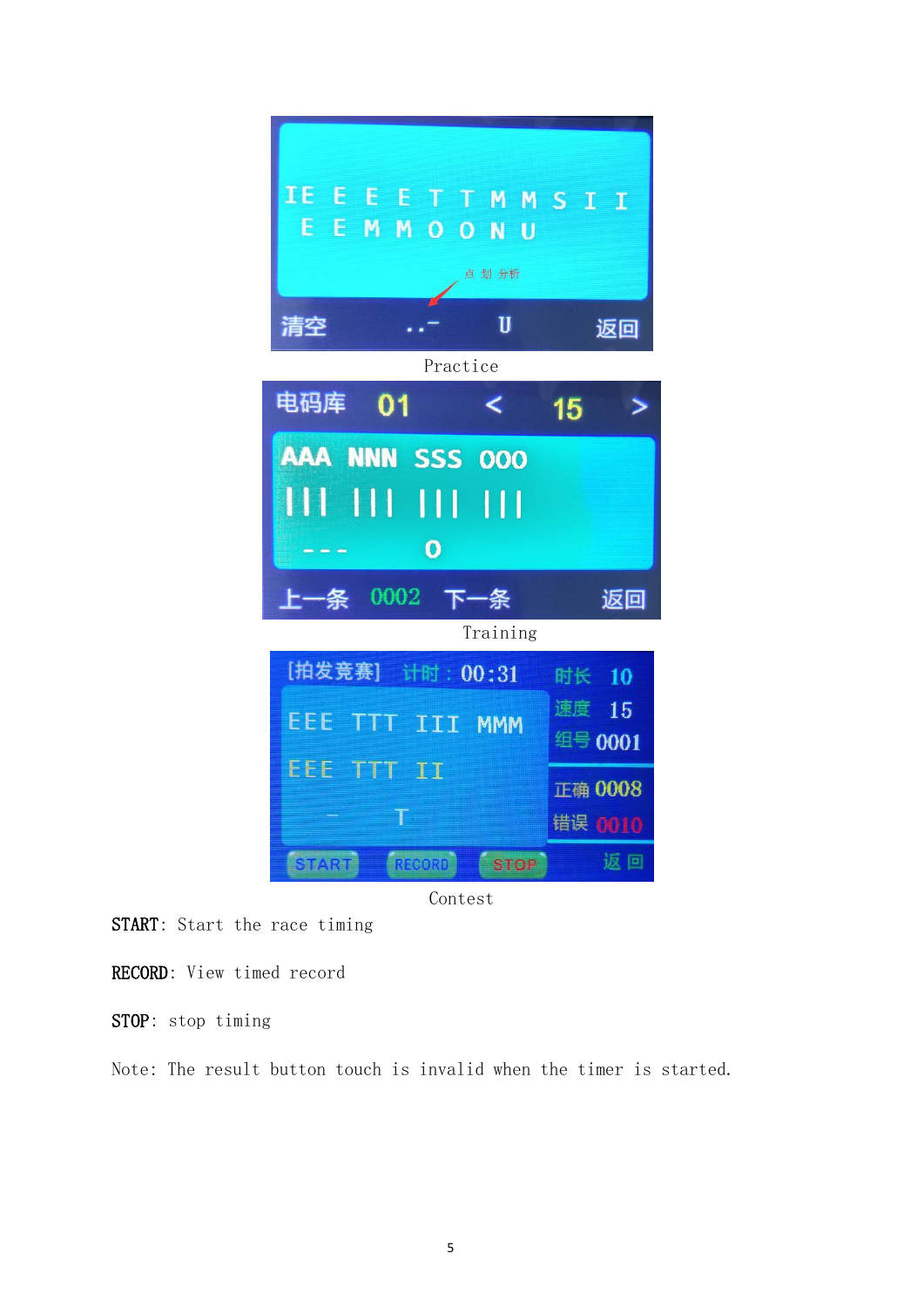| 暑      | 日期 | 时间                               | 课度 | 时长工确错误 |  |  |
|--------|----|----------------------------------|----|--------|--|--|
|        |    | 01 0222 17:53 15 00:38 0008 0010 |    |        |  |  |
|        |    | 02 0222 16:56 15 00:04 0000 0000 |    |        |  |  |
|        |    | 03 0222 15:36 15 00:02 0000 0000 |    |        |  |  |
|        |    | 04 0222 12:42 15 00:03 0000 0000 |    |        |  |  |
| 05     |    |                                  |    |        |  |  |
| [拍发记录] |    |                                  |    |        |  |  |

Result statistics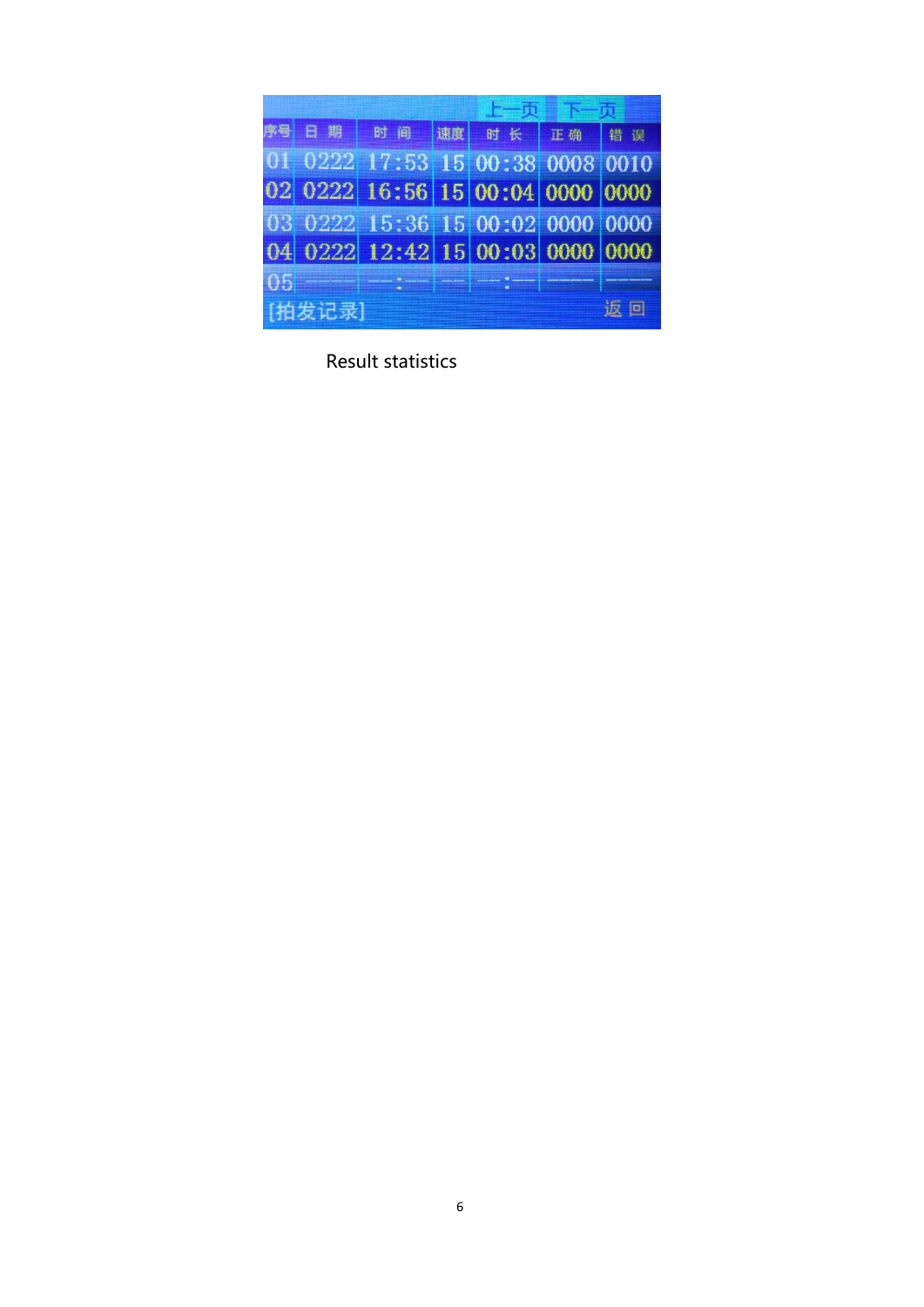## PC software description

Real-time calibration and parameter setting for the host can be realized through the PC software. 1, Install CH340 USB driver



- 2, Select the right COM port
- 3, Run program CW CONTEST (requires NET 4.0)

|                                          | 新建文件夹                                    |                                        |                       |                          |                              |                                           |                   | 賱        |
|------------------------------------------|------------------------------------------|----------------------------------------|-----------------------|--------------------------|------------------------------|-------------------------------------------|-------------------|----------|
| APRS<br>51Series<br>Setup.vsh<br>ost.exe | APRS<br>51Series<br>Setup.vsh<br>ost.exe | CW<br>CW<br>CONTEST<br>CONTEST.<br>exe | CW<br>CONTEST.<br>pdb | CW<br>CONTEST.<br>vshost | CW<br>CONTEST.<br>vshost.exe | CW<br>CONTEST.<br>vshost.exe<br>.manifest | CW<br>CONTEST     |          |
|                                          |                                          |                                        |                       |                          |                              |                                           |                   |          |
|                                          |                                          |                                        |                       |                          |                              |                                           |                   |          |
|                                          |                                          |                                        |                       |                          |                              |                                           | $\boxed{\square}$ | $\Sigma$ |
|                                          |                                          | E CW CONTEST 2019-02-21 BH4TDV         |                       |                          |                              |                                           | $\equiv$          |          |
| 通讯端口<br>COM3                             | 搜索                                       | Close                                  | Read                  | Write                    |                              | 初始化                                       | 数据监控              | 517      |
|                                          | 19-02-22 17:27:50                        | 柿时                                     |                       | 清记录                      |                              |                                           |                   |          |
|                                          |                                          |                                        |                       |                          |                              |                                           |                   |          |
| 速度                                       | 15 Pym                                   |                                        | 竟赛时长                  | $10$ min                 |                              |                                           |                   |          |
| 电键类型                                     | 自动左滴右哒                                   |                                        | 电码库                   | 第1组                      | ٠                            |                                           |                   |          |
| 音调                                       | 70017                                    |                                        |                       | 主机固件版本号                  |                              |                                           |                   |          |
| ☑ 蝗鸣器                                    |                                          |                                        | 锁定                    |                          |                              |                                           |                   |          |

#### Timing:

The firmware version number and real-time clock of the unit are displayed on the bottom of the setting interface.

The built-in clock circuit of the host should confirm the correct time before the competition. When the time is not correct, it should set the correct time.

Connect USB to your computer, open the setup software, and click on "Timing 校时".